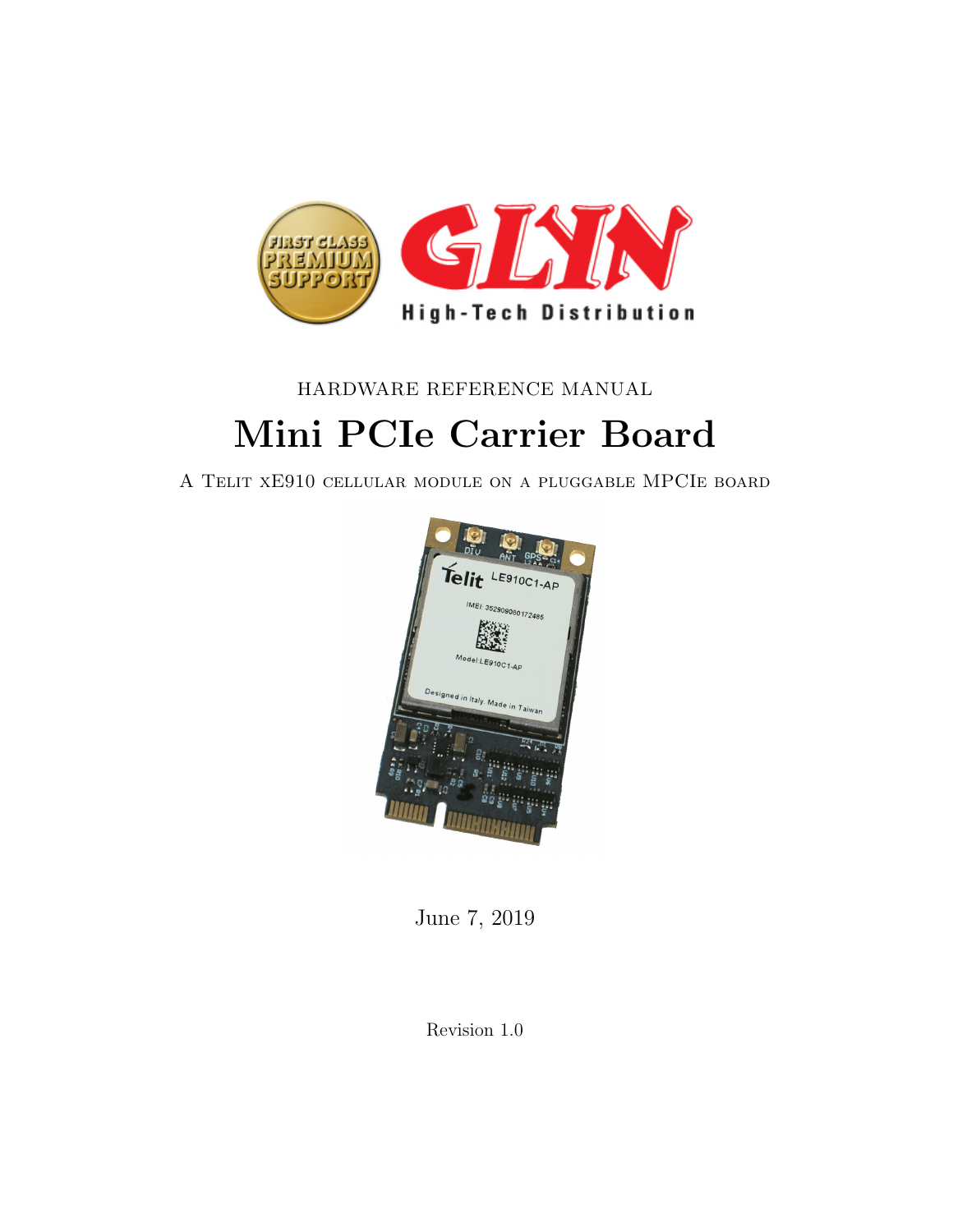| Revision | $\Delta$ Date            | <b>Notes</b>    |
|----------|--------------------------|-----------------|
| t.v      | 97/02/2<br>$\sqrt{2019}$ | Initial release |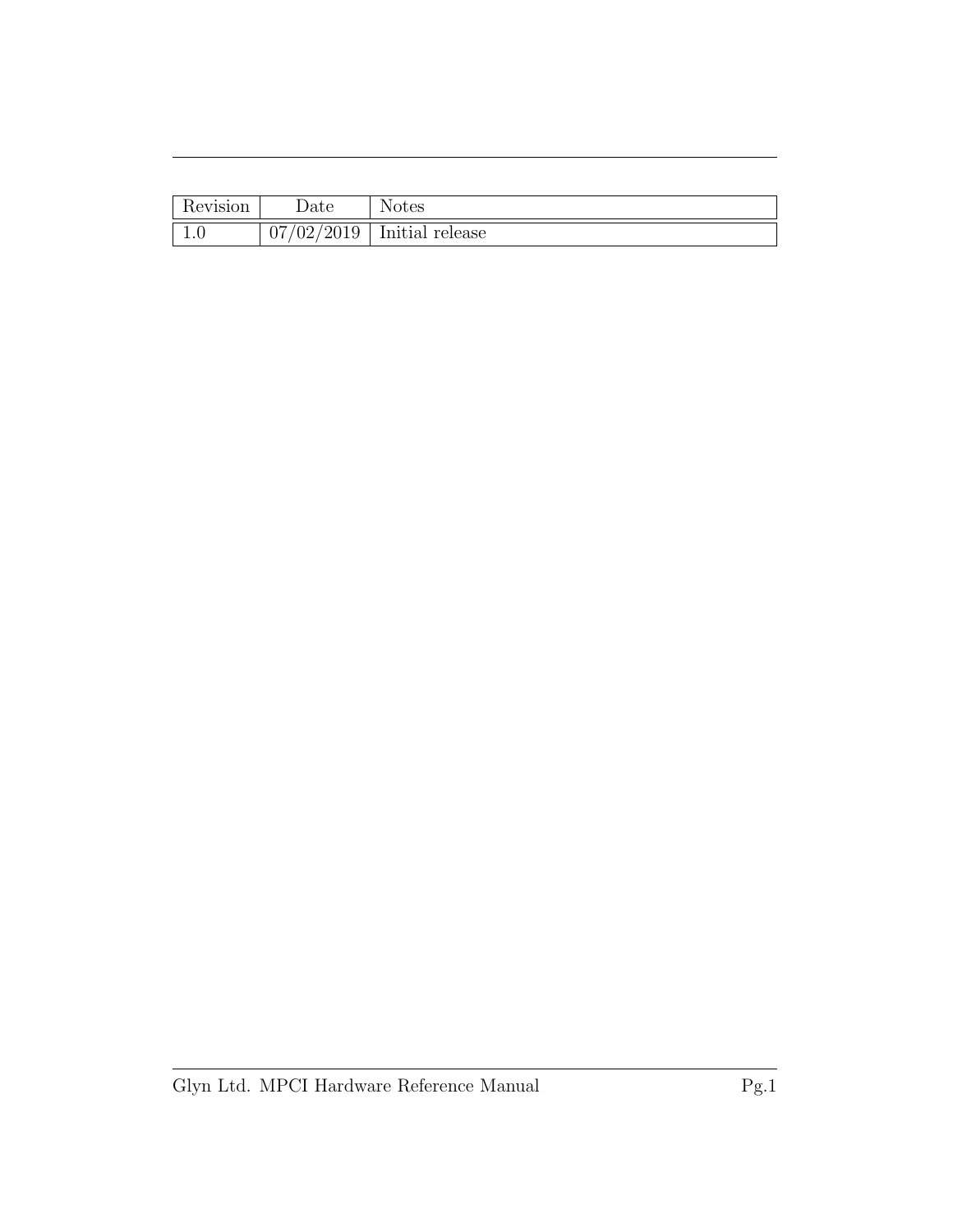# Contents

|             | 1 Introduction                                                                    | 3                                  |
|-------------|-----------------------------------------------------------------------------------|------------------------------------|
| $2^{\circ}$ | <b>Mechanical Specifications</b><br>2.1<br>2.2<br>2.2.1 Recommended MPCI Socket 4 | $\boldsymbol{4}$<br>$\overline{4}$ |
|             | 3 Hardware Specifications                                                         | 5<br>-5<br>- 7                     |
|             | <b>Software Commands</b>                                                          | 8                                  |
| 5.          | Recommended Module Summary                                                        | 9                                  |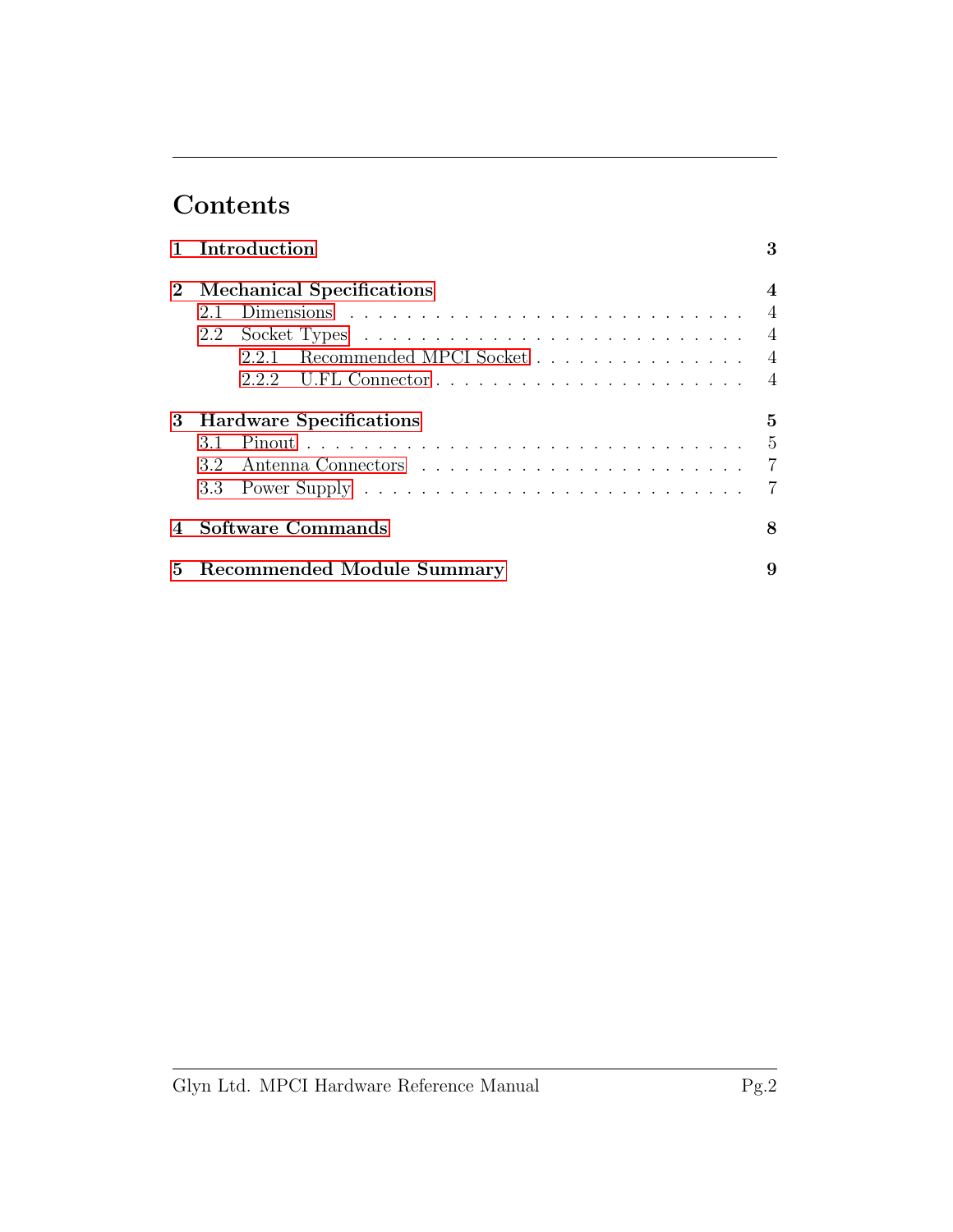### <span id="page-3-0"></span>1 Introduction

The Mini PCIe (referred hereafter as MPCI) module has been designed to allow the user ease of use with plug & play options available for all current cellular technologies, including, LTE, GSM, UMTS, HSPA, and CDMA.

With plug & play options via the MPCI carrier board, the entire range of Telit xE910 family is supported. Options such as GPS and Voice can easily be fulfilled on supported modules without the need for you to re-work or re-design your board.

In most cases, your design needs to provide flexibility depending on which region the product is to be deployed and/or certified. The MPCI carrier board takes the guess work out of this decision.

The MPCI board has been designed to allow for multiple options that can be loaded depending on the target application. Options include, Active GPS, Diversity antenna, 3 x GPIO, Analog Voice and SIM holder that are available if required.

By providing this pluggable board on a popular interface, the MPCI board allows the user the option to mount the module which best fits each and every application of their product, no matter where it is rolled out world wide.

Full electrical and software (AT Command) compatibility is maintained between each module type, be it, LTE Cat-1(LE910C1-AP), Cat-M1(ME910C1- AU), HSPA+(HE910-DG), or GSM(GE910-QUAD).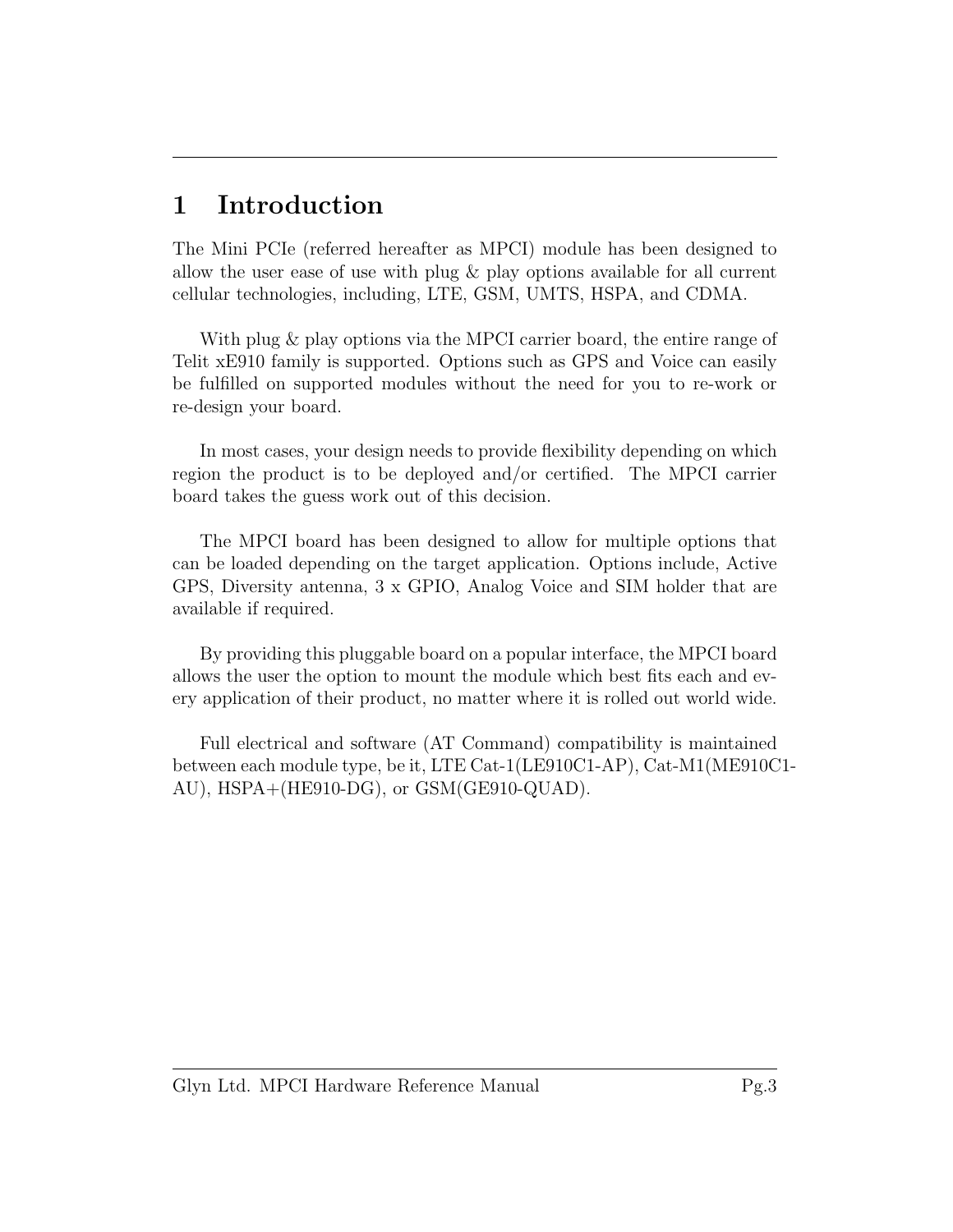### <span id="page-4-0"></span>2 Mechanical Specifications

#### <span id="page-4-1"></span>2.1 Dimensions

MPCI module physical size - 30 x 51 x 3.6mm (6.2mm with full size SIM holder)

#### <span id="page-4-2"></span>2.2 Socket Types

#### <span id="page-4-3"></span>2.2.1 Recommended MPCI Socket

Manufacturer: Attend Connector Part Number: 119A-56A00-R04 Latch Part Number: 119A-56LATCH

#### <span id="page-4-4"></span>2.2.2 U.FL Connector

Manufacturer: Attend Part Number: 321-33125 (Same specifications as Hirose Electric Co Ltd., P/N: U.FL-R-SMT-1(10))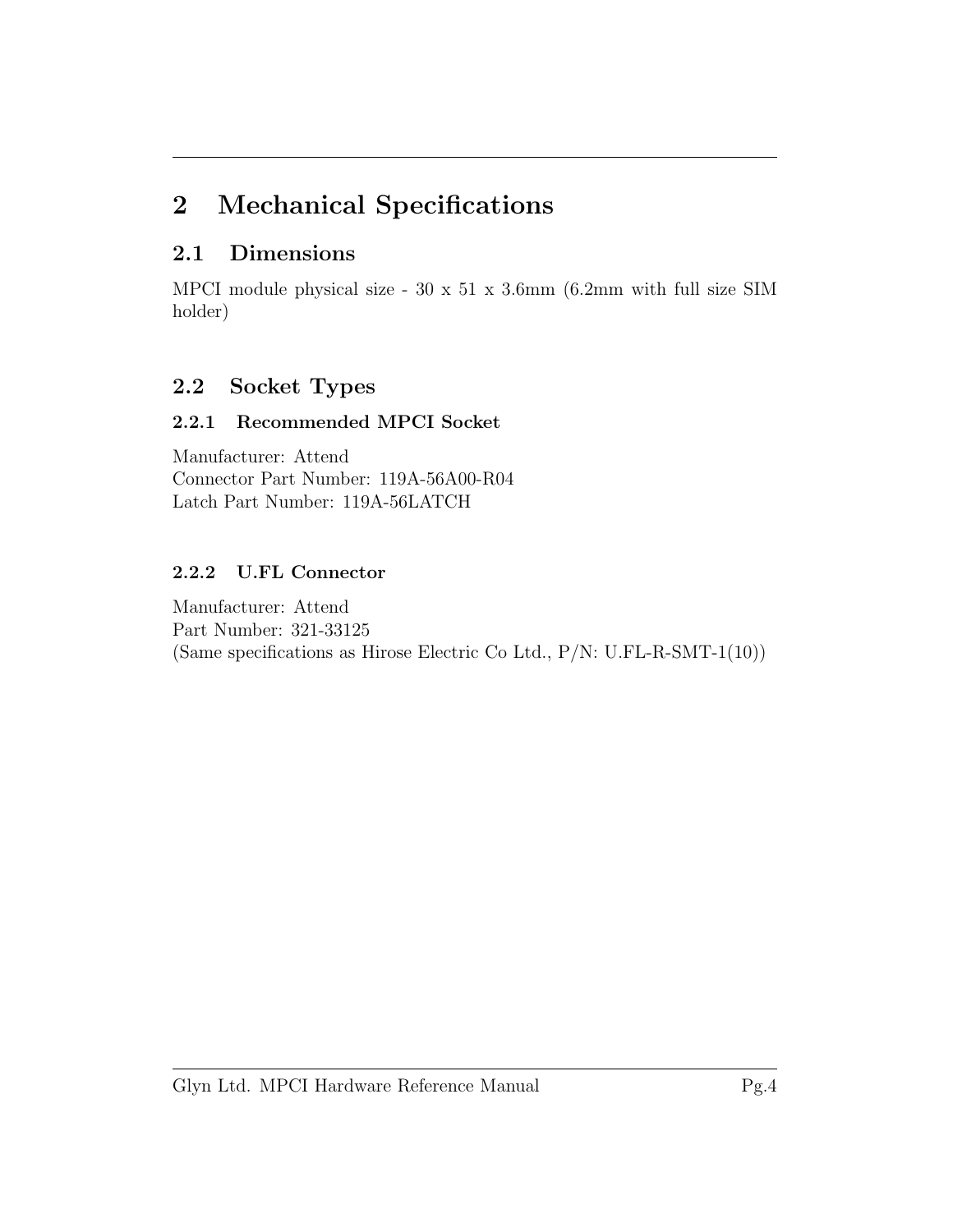# <span id="page-5-0"></span>3 Hardware Specifications

### <span id="page-5-1"></span>3.1 Pinout

| Pin             | Function                          | Description             | Option                    |
|-----------------|-----------------------------------|-------------------------|---------------------------|
| $\mathbf{1}$    | $\overline{\text{MIC}_\text{-}P}$ | Audio Interface         | Yes                       |
| $\overline{2}$  | $\overline{3V3}$                  | $\overline{\text{VCC}}$ |                           |
| $\overline{3}$  | $\overline{\text{MIC}_N}$         | Audio Interface         | Yes                       |
| $\overline{4}$  | $\overline{\mathrm{GND}}$         |                         |                           |
| $\overline{5}$  | $\overline{\text{SPK.P}}$         | Audio Interface         | $\overline{\mathrm{Yes}}$ |
| $\overline{6}$  | $GPIO_1$                          | GPIO 1                  | Yes                       |
| $\overline{7}$  | $\overline{\text{SPK}_N}$         | Audio Interface         | $\overline{\mathrm{Yes}}$ |
| 8               | <b>USIM_PWR</b>                   | <b>SIM</b> Interface    |                           |
| 9               | $\overline{\mathrm{GND}}$         |                         |                           |
| $\overline{10}$ | <b>USIM_DATA</b>                  | SIM Interface           |                           |
| 11              | <b>VAUX</b>                       | Supply, Output          | Yes                       |
| $\overline{12}$ | <b>USIM_CLK</b>                   | <b>SIM</b> Interface    |                           |
| 13              | $\overline{\text{NC}}$            |                         |                           |
| 14              | <b>USIM_RESET</b>                 | <b>SIM</b> Interface    |                           |
| 15              | $\overline{\mathrm{GND}}$         |                         |                           |
| 16              | $GPIO_2$                          | GPIO <sub>2</sub>       | Yes                       |
| 17              | $\overline{\text{NC}}$            |                         |                           |
| 18              | $\overline{\mathrm{GND}}$         |                         |                           |
| 19              | $\overline{\text{NC}}$            |                         |                           |
| 20              | <b>W_DISABLE_N</b>                | <b>Power Disable</b>    |                           |
| $\overline{21}$ | $\overline{\mathrm{GND}}$         |                         |                           |
| $\overline{22}$ | <b>RESET</b>                      | Reset                   | Yes                       |
| $\overline{23}$ | $\overline{\text{NC}}$            |                         |                           |
| 24              | 3V3                               | $\overline{\text{VCC}}$ |                           |
| 25              | $\overline{\text{NC}}$            |                         |                           |
| $\overline{26}$ | $\overline{\mathrm{GND}}$         |                         |                           |
| 27              | $\overline{\mathrm{GND}}$         |                         |                           |
| $\overline{28}$ | $GPIO_3$                          | GPIO <sub>3</sub>       | Yes                       |
| $29\,$          | $\overline{\mathrm{GND}}$         |                         |                           |
| $\overline{30}$ | $\overline{\text{NC}}$            |                         |                           |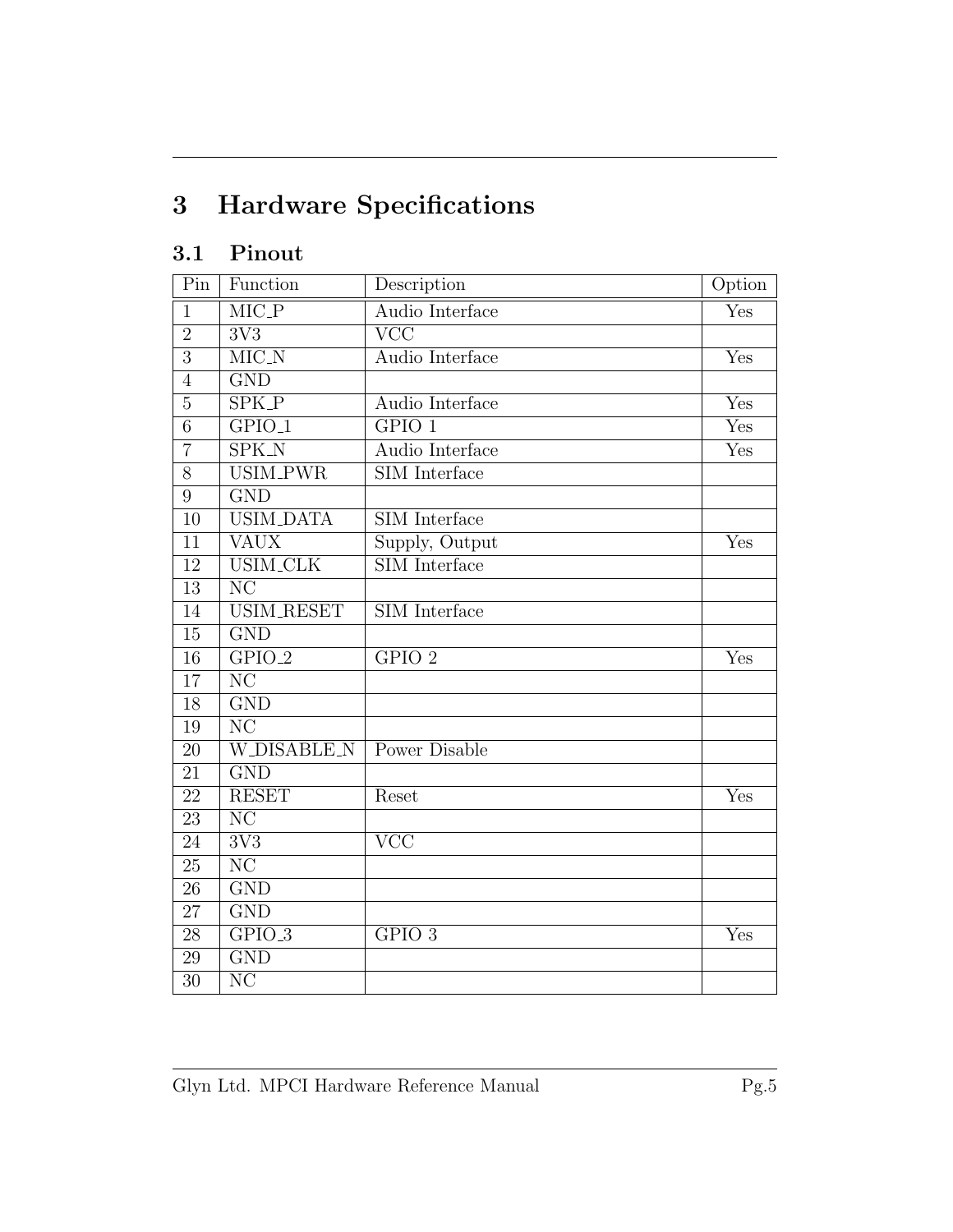| $\overline{Pin}$ | Function     | Description                    | Option |
|------------------|--------------|--------------------------------|--------|
| 31               | NC           |                                |        |
| $32\,$           | <b>RING</b>  | Ring Signal                    |        |
| 33               | <b>RESET</b> | Reset, linked to Pin 22        | Yes    |
| 34               | <b>GND</b>   |                                |        |
| $35\,$           | <b>GND</b>   |                                |        |
| $36\,$           | USB_N        | $\text{USB}$ -                 |        |
| $37\,$           | <b>GND</b>   |                                |        |
| $38\,$           | USB_P        | $\text{USB}{}$ +               |        |
| $39\,$           | 3V3          | <b>VCC</b>                     |        |
| $40\,$           | <b>GND</b>   |                                |        |
| 41               | 3V3          | $\overline{\text{VCC}}$        |        |
| $42\,$           | LED_WWAN     | <b>LED</b> Indicator           |        |
| $\overline{43}$  | <b>GND</b>   |                                |        |
| 44               | <b>DCD</b>   | DCD Signal                     | Yes    |
| 45               | <b>CTS</b>   | CTS Signal                     | Yes    |
| 46               | <b>DSR</b>   | <b>DSR</b> Signal              | Yes    |
| 47               | <b>RTS</b>   | RTS Signal                     | Yes    |
| 48               | <b>DTR</b>   | <b>DTR</b> Signal              | Yes    |
| 49               | <b>RXD</b>   | $\overline{\text{RXD}}$ Signal | Yes    |
| $50\,$           | <b>GND</b>   |                                |        |
| 51               | <b>TXD</b>   | TXD Signal                     | Yes    |
| 52               | 3V3          | <b>VCC</b>                     |        |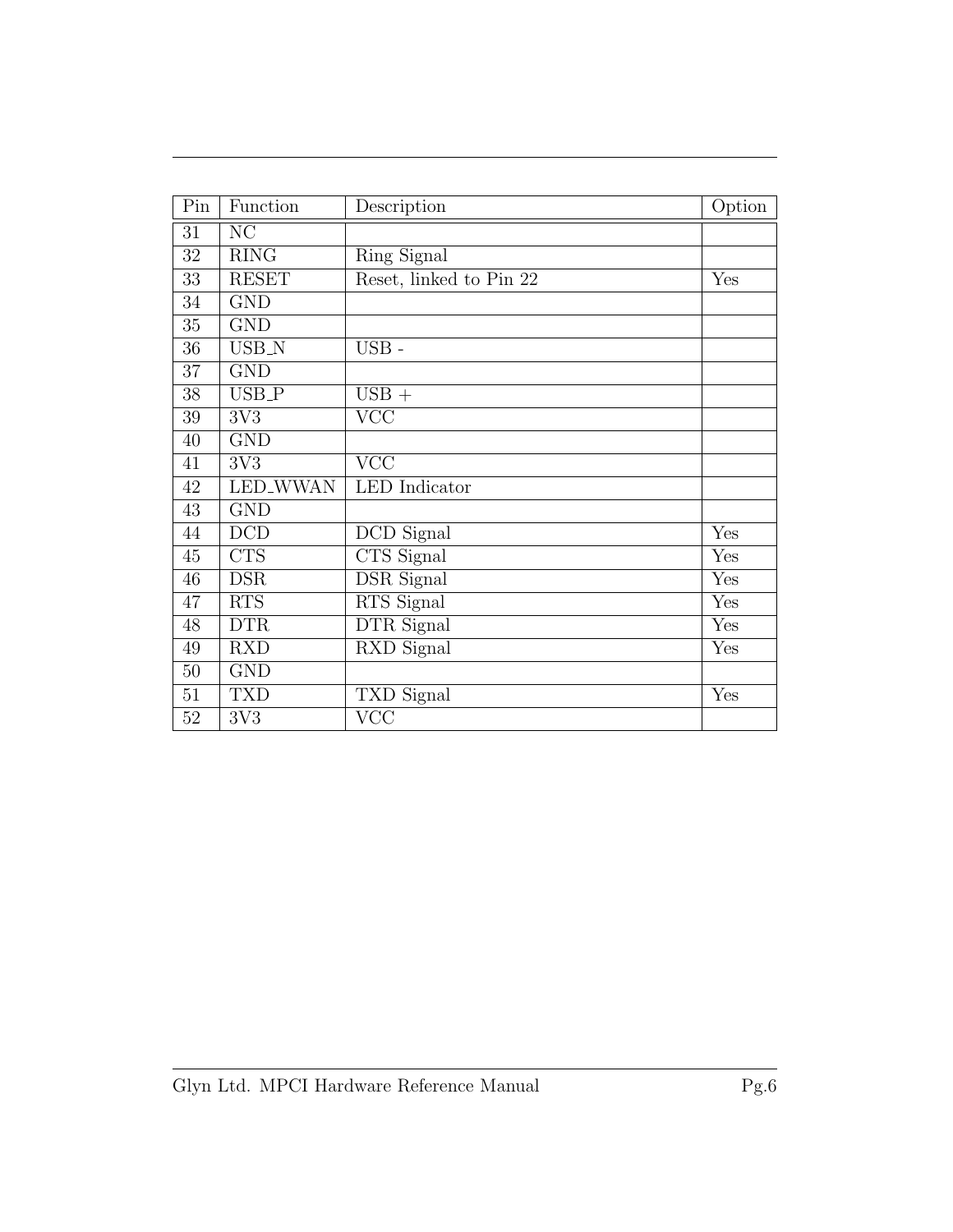#### <span id="page-7-0"></span>3.2 Antenna Connectors

The MPCI module is equipped with a 50 Ohm RF connector from Attend, P/N: 321A-33125, for Cellular, Diversity (where applicable), and GNSS (where applicable) antenna connections. All connectors are located on the top side of the board.

Interface cables with various configurations are available from Glyn, to suit your needs: [Glynstore Interface Cable Range](http://www.glynstore.com/pages/RF-Cable-Selection-Guide.html)

#### <span id="page-7-1"></span>3.3 Power Supply

MPCI interface supports 3.3V. The MPCI board supports by standard 3.3V source supply.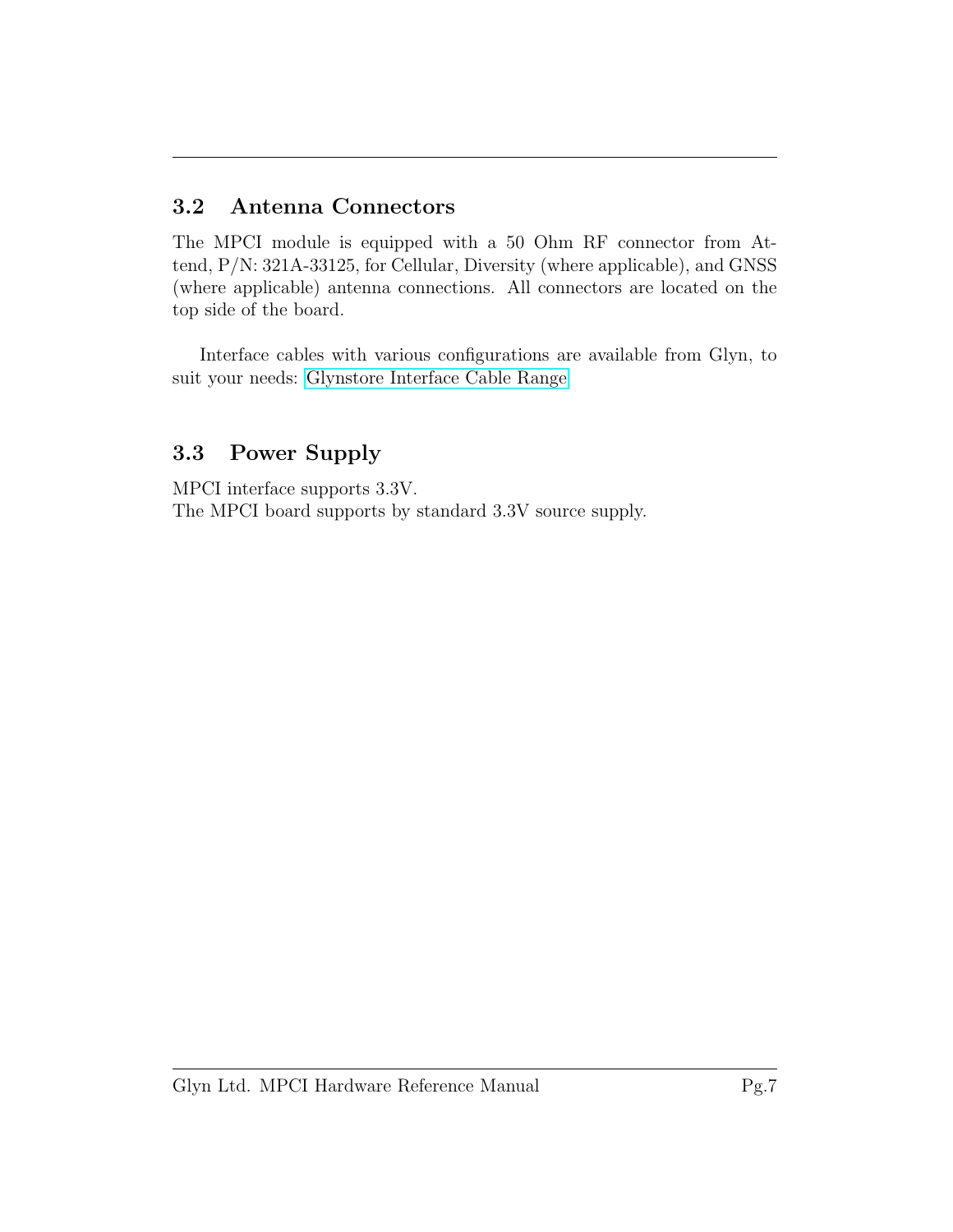### <span id="page-8-0"></span>4 Software Commands

Please see the relevant Telit xE910 Software and AT command user guides for more details. The document can be found at the [Telit website.](http://www.telit.com)